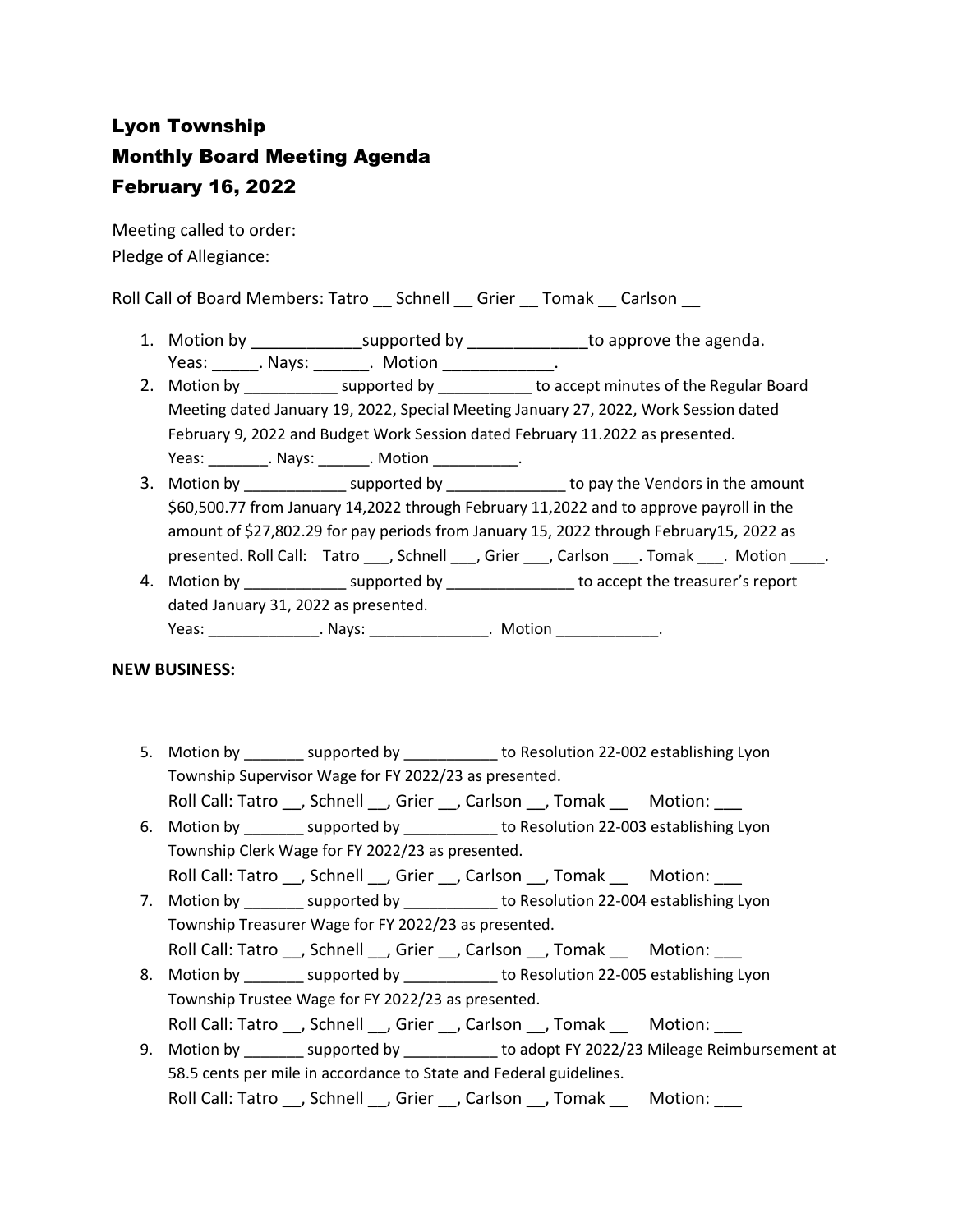- 10. Motion by \_\_\_\_\_\_\_\_\_\_\_\_\_\_\_ supported by \_\_\_\_\_\_\_\_\_\_\_\_\_\_\_\_ to appoint Jerry Mckenna to a 3-year term on the board of GLUA representing Lyon Township, term expiring March 31, 2025. Yeas: \_\_\_\_\_\_\_\_\_\_\_\_\_\_\_\_. Nays: \_\_\_\_\_\_\_\_\_\_\_\_\_\_\_\_. Motion \_\_\_\_\_\_\_\_\_\_\_\_\_\_.
- 11. Motion by example by the supported by the support of appoint David Hall to a 3-year term on the board of GLUA as the member at large, term expiring March 31, 2025. Yeas: \_\_\_\_\_\_\_\_\_\_\_\_\_\_\_\_\_. Nays: \_\_\_\_\_\_\_\_\_\_\_\_\_\_\_\_\_. Motion \_\_\_\_\_\_\_\_\_\_\_\_\_\_\_.
- 12. Motion by \_\_\_\_\_\_\_\_\_\_\_\_\_\_ supported by \_\_\_\_\_\_\_\_\_\_\_\_\_\_\_\_\_ to appoint Lenette Tomak, as Trustee with additional duties, working in support of Cemetery 12 hours per week, and building department 18 hours per week at a pay rate of \$11.50 per hour. Roll Call: Tatro \_\_, Schnell \_\_, Grier \_\_, Carlson \_\_, Tomak \_\_ Motion: \_\_\_
- 13. Motion by \_\_\_\_\_\_\_\_\_\_\_\_\_\_ supported by \_\_\_\_\_\_\_\_\_\_\_\_\_\_\_\_\_ to approve Theresa Ross as Deputy Treasurer with up to 30 hours per week at a pay rate of \$11.50 per hour. Roll Call: Tatro , Schnell , Grier , Carlson , Tomak Motion:

#### **CORRESPENDENCE:**

#### **BOARD COMMENTS:**

**Supervisor Tatro:**

**Clerk Schnell:** 

**Treasurer Grier:**

**Trustee Tomak:**

**Trustee Carlson:**